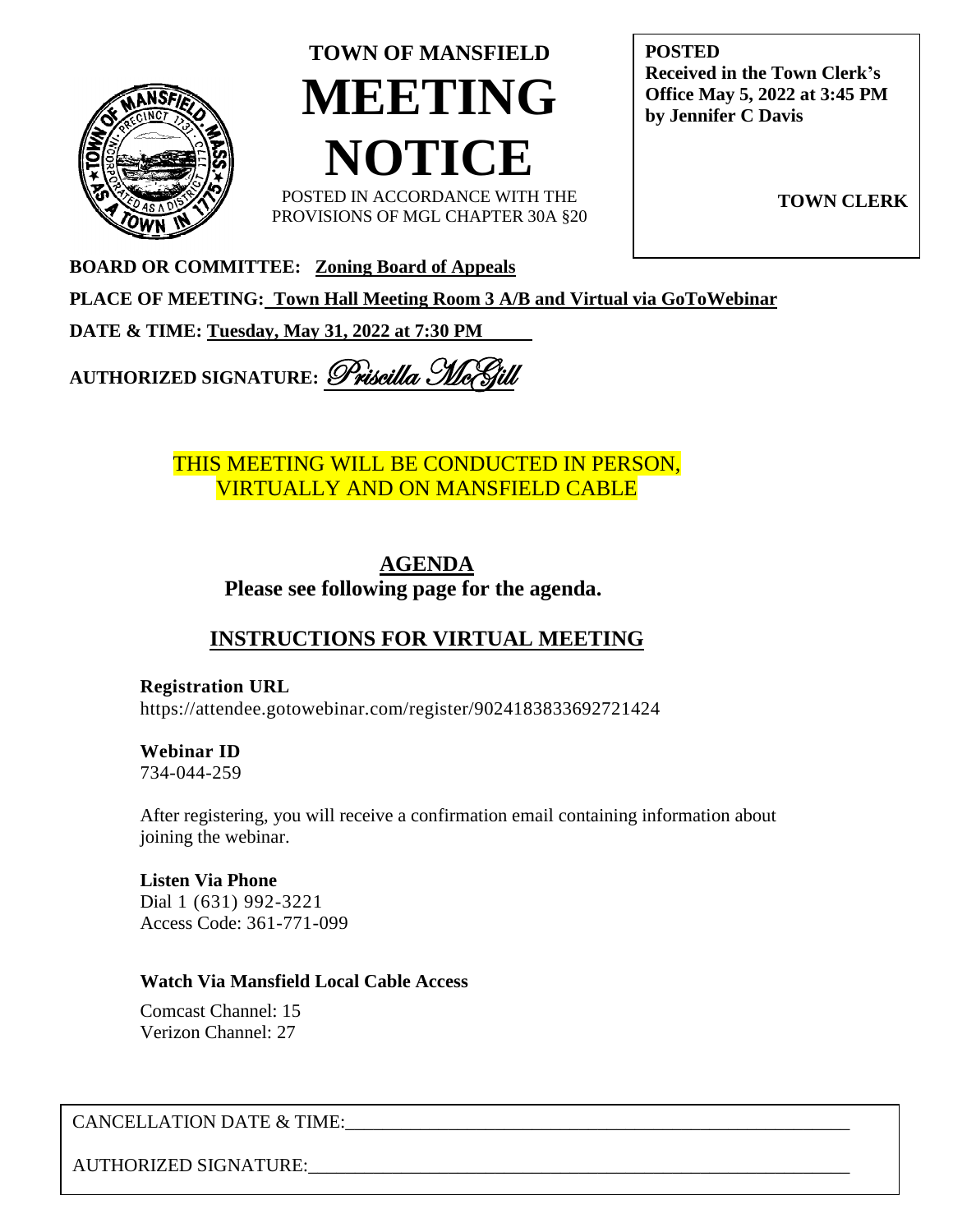#### **ZONING BOARD OF APPEALS**

#### **AGENDA**

#### **May 31, 2022**

#### **7:30 p.m.**

#### **IN-PERSON TOWN HALL MEETING ROOM 3A/B AND VIRTUAL MEETING**

#### **1. 7:30 p.m. Call to Order**

#### **2. New Business**

7:30 p.m. – Variance Public Hearing; 888 South Main Street; Section 230-4.7 signs, paragraph D, non-illuminated signs (1) "not exceeding three square feet in area"; Paragraph E (2), animated signs; Paragraph E(5), intermittently lighted signs; MMAS, Applicant

7:45 p.m. – Variance Public Hearing; 16 Samoset Avenue; Bylaw Section 4.2A Front Yard Setback, Section 4.2A Rear Yard Setback; for the construction of a front porch and side porch; Rosemont Design LLC, Applicant; Elite Realty Mgmt. LLC, owner.

#### **3. Correspondence and Minutes**

Minutes April 26, 2022

#### **4. Adjournment**

**Date of Next Zoning Board of Appeals Meeting- June 28, 2022 at 7:30 p.m.**  *\*subject to change*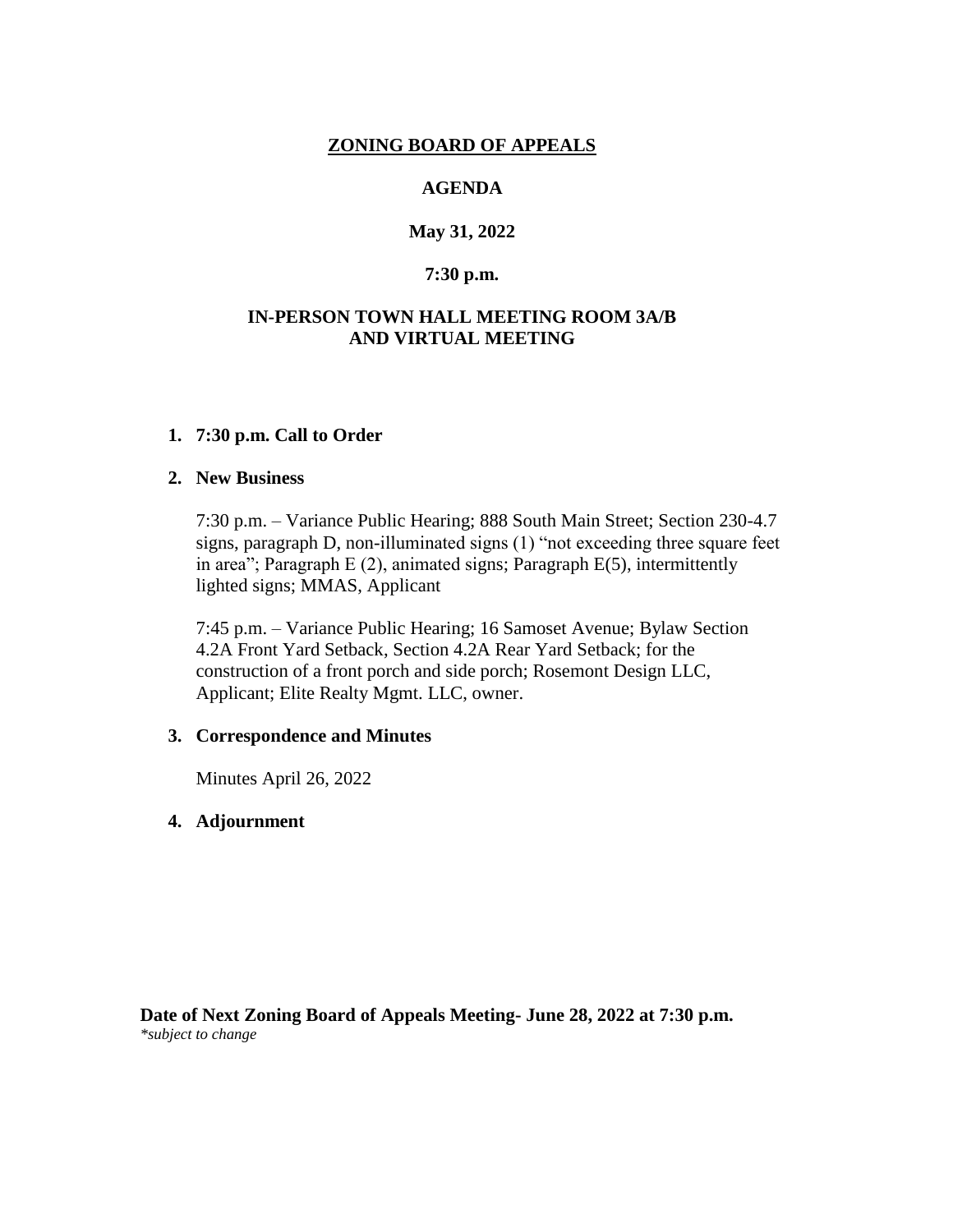#### TOWN OF MANSFIELD ZONING BOARD OF APPEALS

In accordance with the provisions of Chapter 40A of the General Laws as amended, the Zoning Board of Appeals will hold a public hearing on Tuesday, May 31, 2022 at 7:30 p.m. in person in Meeting Room 3 A/B, Mansfield Town hall, Six park Row, Mansfield, MA, virtually via GoToWebinar; and on Mansfield Cable Access on the application of MMAS Inc. for a Variance from Zoning Bylaw Section 230.4.7 Signs, Paragraph D Nonilluminated signs (1) "not exceeding three square feet in area", Paragraph E (2) Animated signs, Paragraph E (5), intermittently lighted signs to allow an electronic message board at 888 South Main St. (Assessor's Map/Parcel 016-014 in Reservoir District (RD) zone.

Specific information and the guidelines for remote participation by members of the public and/or parties with a right and/or requirement to attend this meeting can be found at the Town of Mansfield's website, [www.mansfieldma.com](file:///C:/Users/pmcgill/AppData/Local/Microsoft/Windows/INetCache/Content.Outlook/AppData/Local/Microsoft/Windows/INetCache/Content.Outlook/COCMPMUO/www.mansfieldma.com/)

Mansfield Zoning Board of Appeals Darlene Pruitt, Clerk

The Sun Chronicle May 17, 2022 May 24, 2022